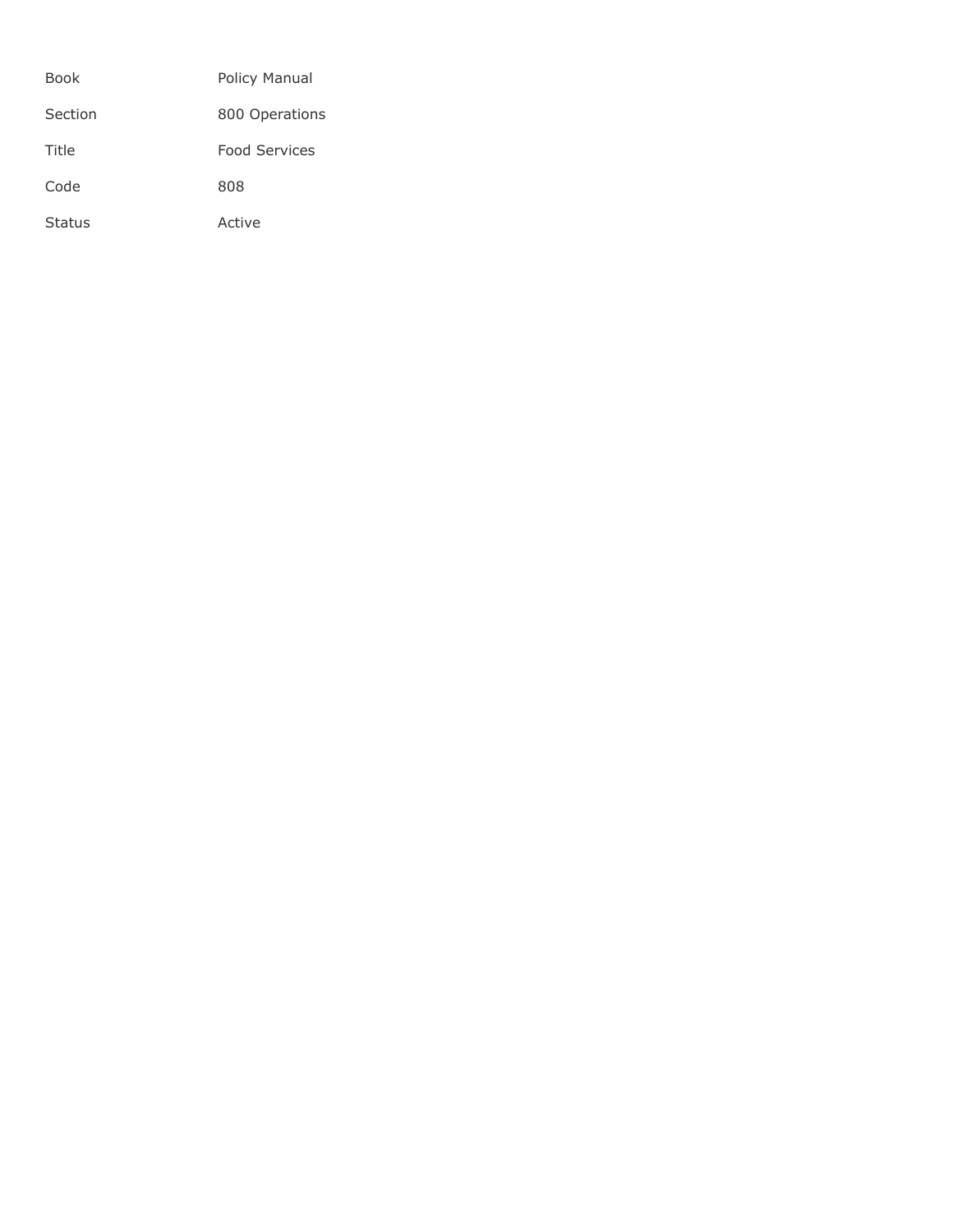Legal [1. 2 CFR Part 200](http://www.ecfr.gov/cgi-bin/text-idx?SID=f19ad7e3b69771d2c8718ff28c77c423&mc=true&node=pt2.1.200&rgn=div5) [2. 24 P.S. 1335](http://www.legis.state.pa.us/cfdocs/legis/LI/uconsCheck.cfm?txtType=HTM&yr=1949&sessInd=0&smthLwInd=0&act=14&chpt=13&sctn=35&subsctn=0) [3. 24 P.S. 1337](http://www.legis.state.pa.us/cfdocs/legis/LI/uconsCheck.cfm?txtType=HTM&yr=1949&sessInd=0&smthLwInd=0&act=14&chpt=13&sctn=37&subsctn=0) [4. 24 P.S. 504](http://www.legis.state.pa.us/cfdocs/legis/LI/uconsCheck.cfm?txtType=HTM&yr=1949&sessInd=0&smthLwInd=0&act=14&chpt=5&sctn=4&subsctn=0) [5. 24 P.S. 807.1](http://www.legis.state.pa.us/cfdocs/legis/LI/uconsCheck.cfm?txtType=HTM&yr=1949&sessInd=0&smthLwInd=0&act=14&chpt=8&sctn=7&subsctn=1) [6. 42 U.S.C. 1751 et seq](http://www.law.cornell.edu/uscode/text/42/chapter-13) [7. 42 U.S.C. 1773](http://www.law.cornell.edu/uscode/text/42/1773) [8. 7 CFR Part 210](http://www.law.cornell.edu/cfr/text/7/part-210) [9. 7 CFR Part 215](http://www.law.cornell.edu/cfr/text/7/part-215) [10. 7 CFR Part 220](http://www.law.cornell.edu/cfr/text/7/part-220) [11. FNS Instruction 113-1 \(USDA\)](https://fns-prod.azureedge.net/sites/default/files/113-1.pdf) [12. 7 CFR 210.23](https://www.law.cornell.edu/cfr/text/7/210.23) [13. 42 U.S.C. 1760](http://www.law.cornell.edu/uscode/text/42/1760) [14. 7 CFR 210.14](https://www.law.cornell.edu/cfr/text/7/210.14) [15. 3 Pa. C.S.A. 5713](http://www.legis.state.pa.us/cfdocs/legis/LI/consCheck.cfm?txtType=HTM&ttl=03&div=0&chpt=57&sctn=13&subsctn=0) [16. 42 U.S.C. 1758\(h\)](http://www.law.cornell.edu/uscode/text/42/1758) [17. 7 CFR 210.13](http://www.law.cornell.edu/cfr/text/7/210.13) [18. 7 CFR 210.30](https://www.law.cornell.edu/cfr/text/7/210.30) 19. Pol. 246 [20. 42 U.S.C. 1758](http://www.law.cornell.edu/uscode/text/42/1758) [21. 7 CFR Part 245](http://www.law.cornell.edu/cfr/text/7/part-245) [22. 7 CFR 15b.40](http://www.law.cornell.edu/cfr/text/7/15b.40) 23. Pol. 103.1 24. Pol. 113 25. Pol. 209.1 26. Pol. 610 27. Pol. 626 28. Pol. 827 [29. 7 CFR 210.15](https://www.law.cornell.edu/cfr/text/7/210.15) [30. 7 CFR 220.7](http://www.law.cornell.edu/cfr/text/7/220.7) [31. 7 CFR 210.9](http://www.law.cornell.edu/cfr/text/7/210.9) [P.L. 111-296](http://www.gpo.gov/fdsys/pkg/PLAW-111publ296/html/PLAW-111publ296.htm) [7 CFR Part 15](http://www.law.cornell.edu/cfr/text/7/part-15) Pol. 103 Adopted October 10, 2017 Last Revised February 23, 2018

#### **Purpose**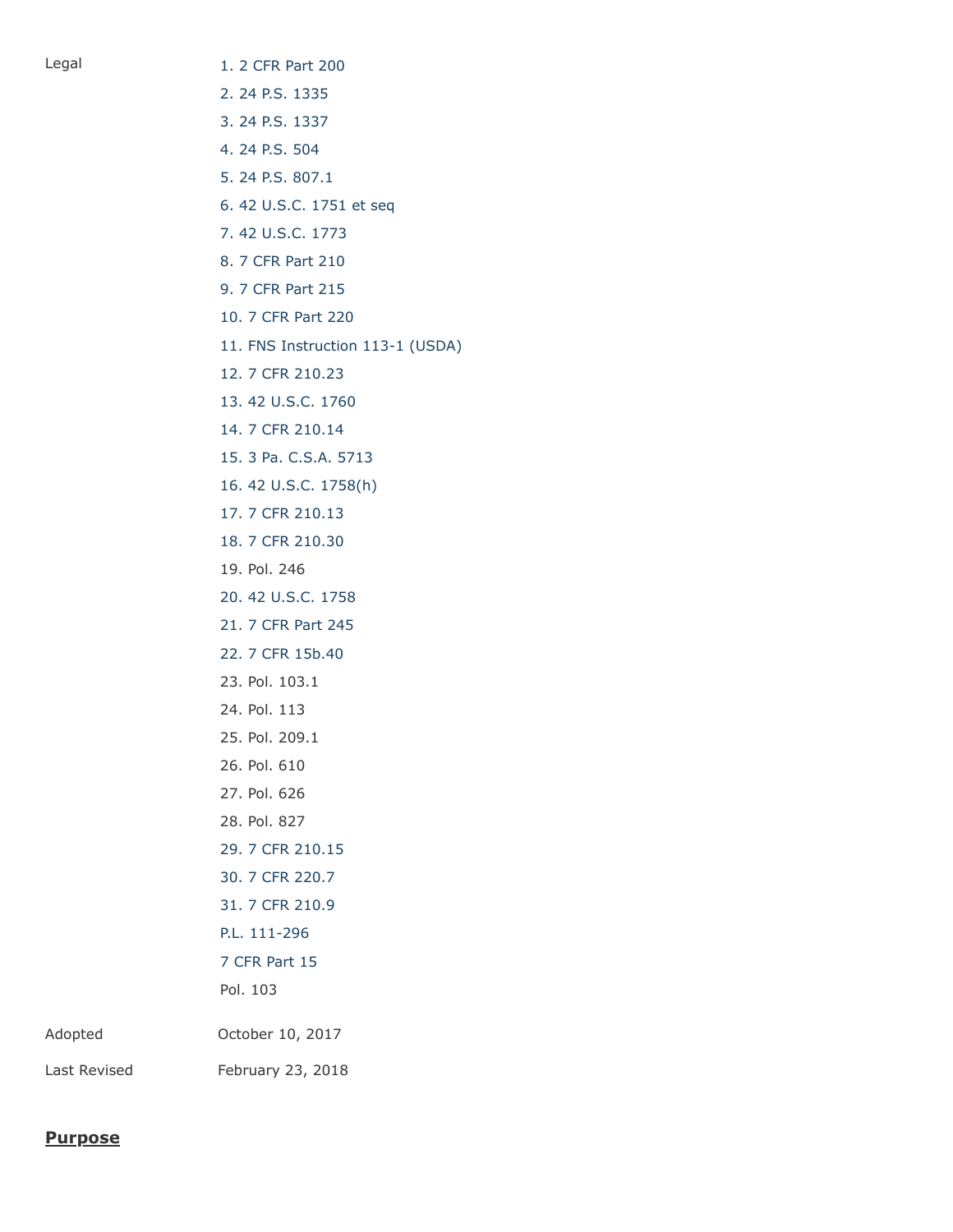The Board recognizes that students require adequate, nourishing food and beverages in order to grow, learn and maintain good health. The Board directs that students shall be provided with adequate space and time to eat meals during the school day.

# **Authority**

The food service program shall be operated in compliance with all applicable state and federal laws and regulations, as well as federal guidelines established by the Child Nutrition Division of the United States Department of Agriculture (USDA)[.\[4\]](http://www.legis.state.pa.us/cfdocs/legis/LI/uconsCheck.cfm?txtType=HTM&yr=1949&sessInd=0&smthLwInd=0&act=14&chpt=5&sctn=4&subsctn=0)[\[5\]](http://www.legis.state.pa.us/cfdocs/legis/LI/uconsCheck.cfm?txtType=HTM&yr=1949&sessInd=0&smthLwInd=0&act=14&chpt=8&sctn=7&subsctn=1)[\[2\]](http://www.legis.state.pa.us/cfdocs/legis/LI/uconsCheck.cfm?txtType=HTM&yr=1949&sessInd=0&smthLwInd=0&act=14&chpt=13&sctn=35&subsctn=0)[2][\[6\]](http://www.law.cornell.edu/uscode/text/42/chapter-13)[\[7\]](http://www.law.cornell.edu/uscode/text/42/1773)[\[1\]](http://www.ecfr.gov/cgi-bin/text-idx?SID=f19ad7e3b69771d2c8718ff28c77c423&mc=true&node=pt2.1.200&rgn=div5)[\[8\]](http://www.law.cornell.edu/cfr/text/7/part-210)[\[9\]](http://www.law.cornell.edu/cfr/text/7/part-215)[\[10\]](http://www.law.cornell.edu/cfr/text/7/part-220)

The district shall ensure that, in the operation of the food service program, no student, staff member, or other individual shall be discriminated against on the basis of race, color, national origin, age, sex or disability. $[11][12]$  $[11][12]$ 

Food sold by the school may be purchased by students and district employees but only for consumption on school premises. The price charged to students shall be established annually by the district in compliance with state and federal laws. $[4][13]$  $[4][13]$ 

Nonprogram food shall be priced to generate sufficient revenues to cover the cost of such items. A **nonprogram food** shall be defined as a food or beverage, other than a reimbursable meal or snack, that is sold at the school and is purchased using funds from the child nutrition account. **Nonprogram foods** include but are not limited to adult meals and a-la-carte items. All revenue from the sale of nonprogram food shall accrue to the child nutrition program account.  $[13][14]$  $[13][14]$ 

# **Delegation of Responsibility**

Operation and supervision of the food service program shall be the responsibility of the Cafeteria Manager.

The individual responsible for the operation and supervision of the food service program shall present to the Board each month for its approval a statement of receipts and expenditures for cafeteria funds.  $[4]$ 

Cafeterias shall be operated on a nonprofit basis. A periodic review of the cafeteria accounts shall be made by the Superintendent.  $[4][3]$  $[4][3]$ 

The individual responsible for the operation and supervision of the food service program shall ensure that school meals meet the standards required by the School Breakfast Program, the National School Lunch Program and the Special Milk Program[.\[4\]](http://www.legis.state.pa.us/cfdocs/legis/LI/uconsCheck.cfm?txtType=HTM&yr=1949&sessInd=0&smthLwInd=0&act=14&chpt=5&sctn=4&subsctn=0)[\[2\]](http://www.legis.state.pa.us/cfdocs/legis/LI/uconsCheck.cfm?txtType=HTM&yr=1949&sessInd=0&smthLwInd=0&act=14&chpt=13&sctn=35&subsctn=0)[\[3\]](http://www.legis.state.pa.us/cfdocs/legis/LI/uconsCheck.cfm?txtType=HTM&yr=1949&sessInd=0&smthLwInd=0&act=14&chpt=13&sctn=37&subsctn=0)[\[6\]](http://www.law.cornell.edu/uscode/text/42/chapter-13)[\[7\]](http://www.law.cornell.edu/uscode/text/42/1773)[\[8\]](http://www.law.cornell.edu/cfr/text/7/part-210)[\[9\]](http://www.law.cornell.edu/cfr/text/7/part-215)[\[10\]](http://www.law.cornell.edu/cfr/text/7/part-220)

The Superintendent or designee shall comply with state and federal requirements for conducting cafeteria health and safety inspections and ensuring employee participation in appropriate inspection services and training programs. $[15][16][17][18]$  $[15][16][17][18]$  $[15][16][17][18]$  $[15][16][17][18]$ 

The Superintendent or designee shall develop and disseminate administrative regulations to implement this policy.

The Superintendent or designee shall annually notify students, parents/guardians and employees concerning the contents of this policy and applicable administrative regulations. Notification shall include information related to nondiscrimination. $[11]$ 

### **Guidelines**

To reinforce the district's commitment to nutrition and student wellness, foods served in school cafeterias shall:[19]

- 1. Be carefully selected to contribute to students' nutritional well-being and health.
- 2. Meet the nutrition standards specified in law and regulations and approved by the Board.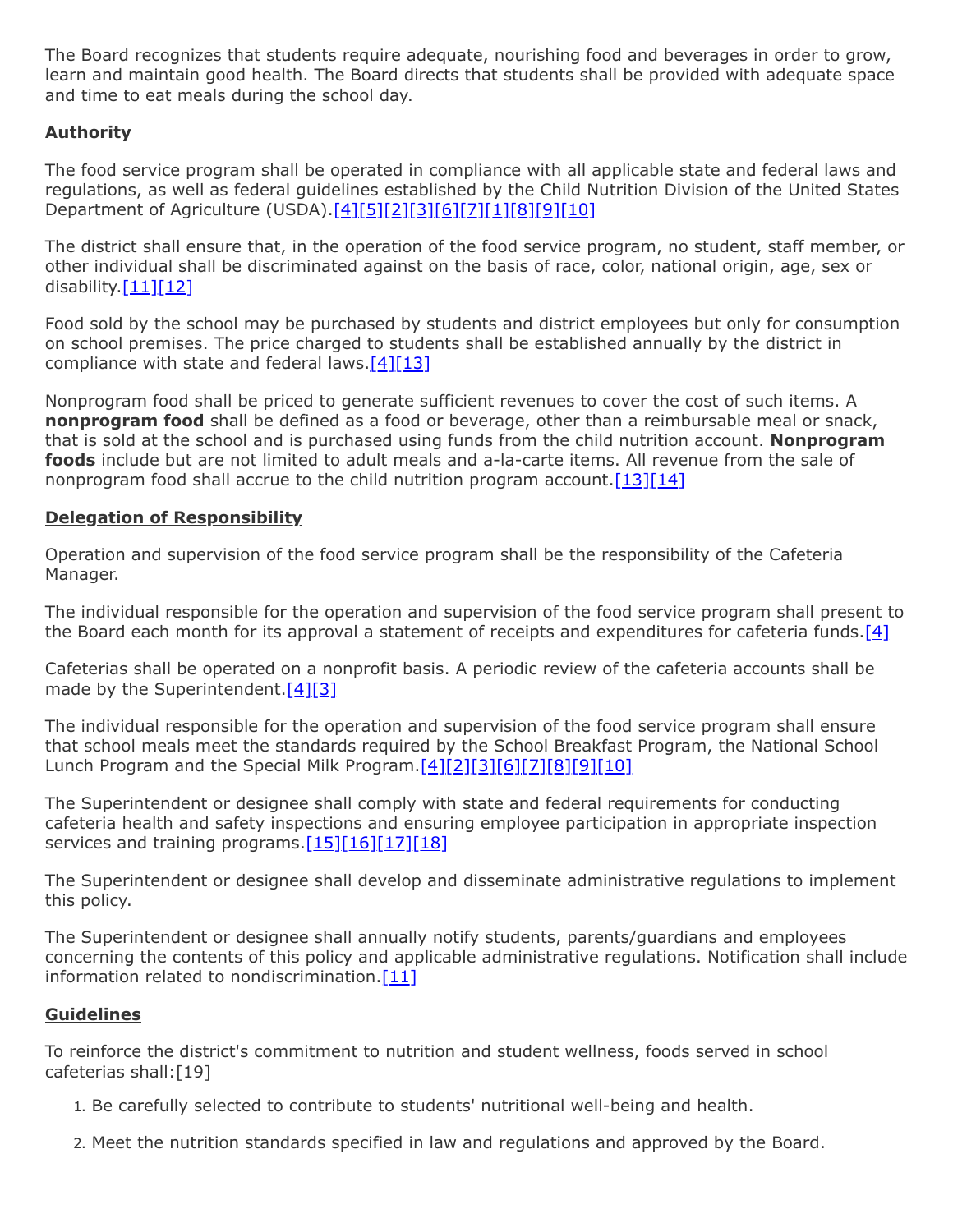- 3. Be prepared by methods that will retain nutritive quality, appeal to students, and foster lifelong healthy eating habits.
- 4. Be served in age-appropriate quantities, at reasonable prices.

All funds derived from the operation, maintenance or sponsorship of the food service program shall be deposited in the separate cafeteria fund, in the same manner as other district funds. Such funds shall be expended in the manner approved and directed by the Board, but no amount shall be transferred from the cafeteria fund to any other account or fund; however, district advances to the food service program may be returned to the district's general fund from any surplus resulting from its operation. [\[4\]](http://www.legis.state.pa.us/cfdocs/legis/LI/uconsCheck.cfm?txtType=HTM&yr=1949&sessInd=0&smthLwInd=0&act=14&chpt=5&sctn=4&subsctn=0)

Surplus accounts shall be used only for the improvement and maintenance of the cafeteria.  $[4]$ 

# Free/Reduced-Price School Meals and Free Milk

The district shall provide free and reduced-price school meals and/or free milk to students in accordance with the terms and conditions of the National School Lunch Program, the School Breakfast Program and the Special Milk Program.<sup>[\[20\]](http://www.law.cornell.edu/uscode/text/42/1758)[\[21\]](http://www.law.cornell.edu/cfr/text/7/part-245)</sup>

The district shall conduct direct certification three (3) times per year using the Pennsylvania Student Eligibility System (PA-SES) to identify students who are eligible for free school meal benefits without the need for submission of a household application. Direct certification shall be conducted: [\[20\]](http://www.law.cornell.edu/uscode/text/42/1758)[\[21\]](http://www.law.cornell.edu/cfr/text/7/part-245)

- 1. At or around the beginning of the school year.
- 2. Three (3) months after the initial effort.
- 3. Six (6) months after the initial effort.

The district may also conduct direct certification on a weekly or monthly basis.

### Accommodating Students With Special Dietary Needs

The district shall make appropriate food service and/or meal accommodations to students with special dietary needs in accordance with applicable law, regulations and Board policy.  $[22][23][24][25]$ 

### School Meal Service and Accounts

To ensure the effective operation of the district's food service program and delivery of school food program meals to students, the district shall:

- 1. Assign individual school meal accounts to each student for the purchase of meals served in school cafeterias, which ensure that the identity of each student is protected.
- 2. Notify parents/guardians when the student's school meal account reaches a low balance. See Administrative Regulation for collections.
- 3. Notify parents/guardians when the student's school meal account reaches a negative balance. The notice shall include information on payment options.
- 4. Provide a school food program meal to each student who does not have the money to pay for the school food program meal or who has a negative balance in his/her school meal account, unless the student's parent/guardian has specifically provided written notice to the district to withhold a school food program meal.<sup>[\[3\]](http://www.legis.state.pa.us/cfdocs/legis/LI/uconsCheck.cfm?txtType=HTM&yr=1949&sessInd=0&smthLwInd=0&act=14&chpt=13&sctn=37&subsctn=0)</sup>

When a student owes money for five (5) or more school food program meals, the district shall make at least two (2) attempts to contact the student's parent/guardian and shall provide the application for free/reduced-price school meal benefits to the parent/guardian to apply for benefits under federal school meal programs. The district may offer assistance to parents/guardians with applying for free/reduced-price school meal benefits.[\[3\]](http://www.legis.state.pa.us/cfdocs/legis/LI/uconsCheck.cfm?txtType=HTM&yr=1949&sessInd=0&smthLwInd=0&act=14&chpt=13&sctn=37&subsctn=0)[\[20\]](http://www.law.cornell.edu/uscode/text/42/1758)[\[21\]](http://www.law.cornell.edu/cfr/text/7/part-245)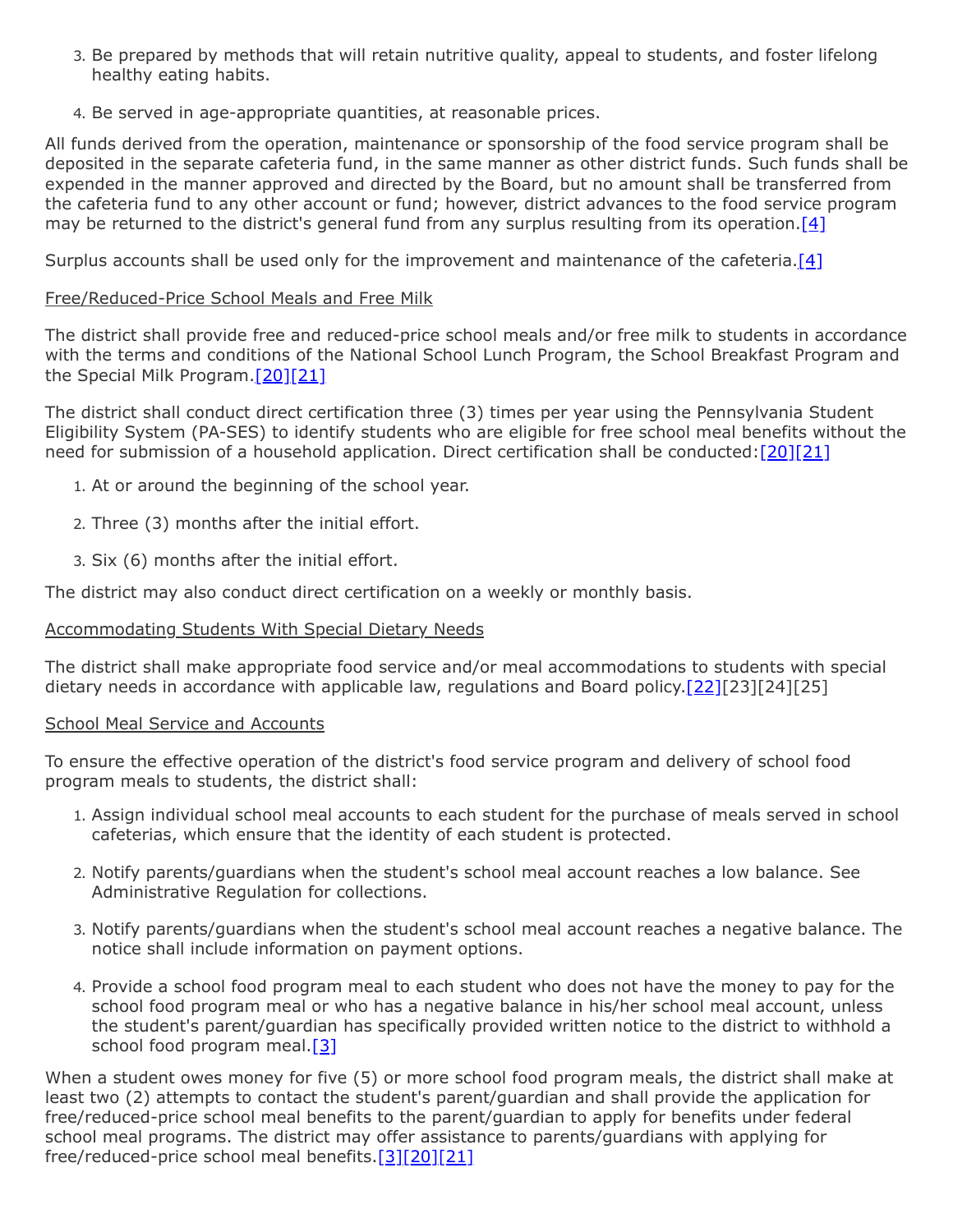Communications regarding money owed by a student for school meals shall be made to the student's parent/guardian, not the student, unless the student is an emancipated minor[.\[3\]](http://www.legis.state.pa.us/cfdocs/legis/LI/uconsCheck.cfm?txtType=HTM&yr=1949&sessInd=0&smthLwInd=0&act=14&chpt=13&sctn=37&subsctn=0)

The district shall be permitted to contact the student's parent/guardian by means of a letter addressed to the parent/guardian that is delivered by the student.  $[3]$ 

District schools shall be prohibited from: $[3]$ 

- 1. Publicly identifying or stigmatizing a student who cannot pay for a school food program meal or who has a negative school meal account balance.
- 2. Requiring a student to discard a school food program meal after it was served to the student due to the student's inability to pay for the meal or due to a negative school meal account balance.

This policy and any applicable procedures or administrative regulations regarding school meal charges and school meal accounts shall be communicated annually to school administrators, school food service personnel, other appropriate school staff, and contracted food service personnel.

Students are not permitted to purchase a-la-carte items (including items in the Media Center) with a negative school meal account balance. Students with negative balances will fall under the Administrative Regulation for collections.

The district shall provide parents/guardians with a written copy of this policy and any applicable procedures or administrative regulations at the start of each school year, when a student enrolls in school after the start of the school year, and when a parent/guardian is notified of a negative school meal account balance.

The district shall annually inform parents/guardians, students and staff about the contents of this policy and any applicable procedures via the district website, student handbooks, newsletters, posted notices and/or other efficient communication methods.

### Collection of Unpaid Meal Charges

Reasonable efforts shall be made by the district to collect unpaid meal charges from parents/guardians. Efforts taken in the collection shall not have a negative impact on the student involved, but shall focus primarily on the parents/guardians responsible for providing funds for meal purchases.

### Procurement

Procurement of goods or services for the food service program shall meet the requirements of applicable law, regulations and Board policy and procedures.[26][27][28]

### Professional Standards for Food Service Personnel

The district shall comply with the professional standards for school food service personnel who manage and operate the National School Lunch and School Breakfast Programs. For purposes of this policy, **professional standards** include hiring standards for new food service program directors and annual continuing education/training for all individuals involved in the operation and administration of school meal programs. Such professional standards shall apply to both district-operated food service programs and contracted food service programs.<sup>[\[6\]](http://www.law.cornell.edu/uscode/text/42/chapter-13)[\[7\]](http://www.law.cornell.edu/uscode/text/42/1773)[\[29\]](https://www.law.cornell.edu/cfr/text/7/210.15)[\[18\]](https://www.law.cornell.edu/cfr/text/7/210.30)</sup>

### School Food Safety Inspections

The district shall obtain two (2) safety inspections per year in accordance with local, state, and federal laws and regulations. $[16][17][30]$  $[16][17][30]$  $[16][17][30]$ 

The district shall post the most recent inspection report and release a copy of the report to members of the public, upon request.

### School Food Safety Program